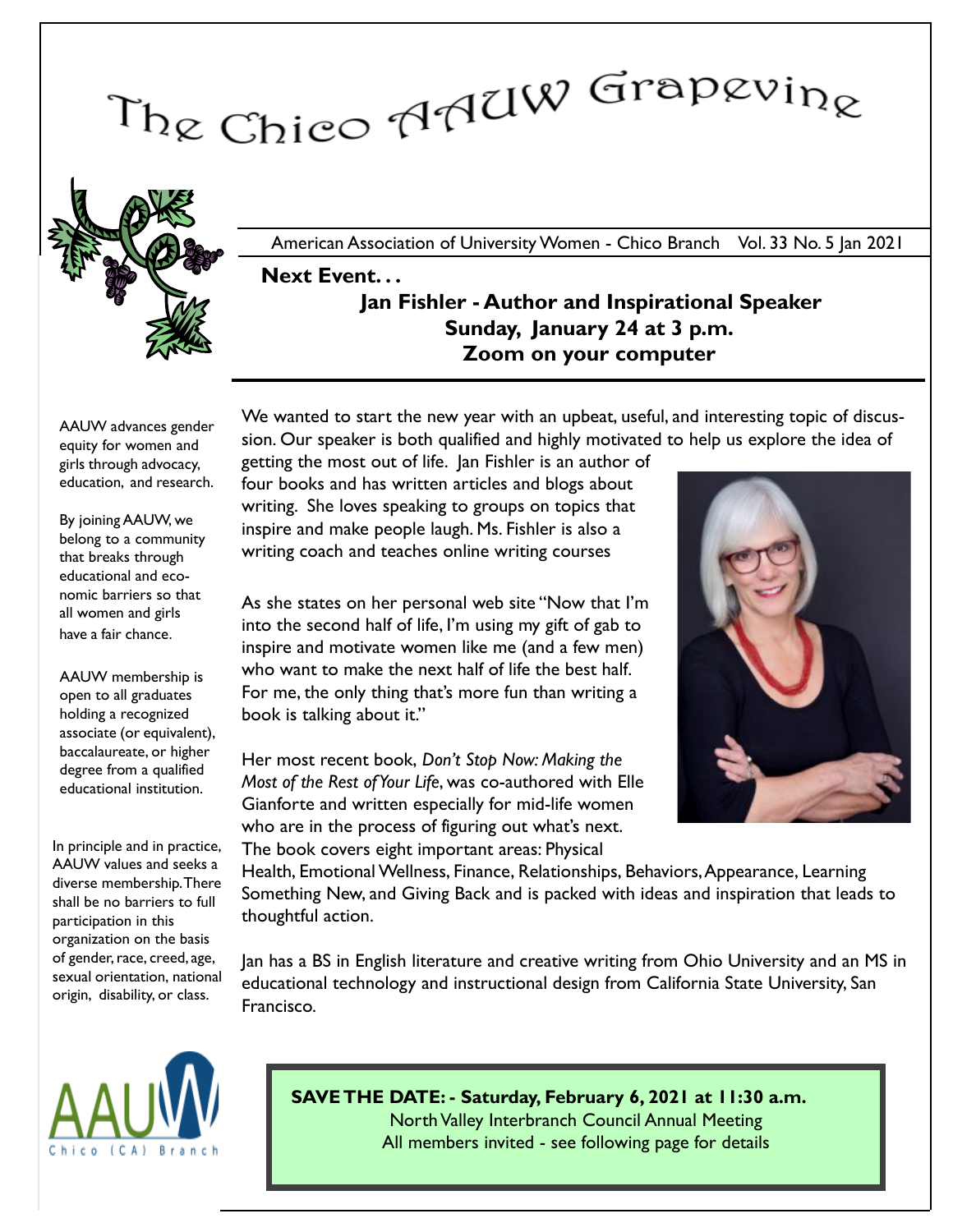# President's Corner

### Branch Officers

President - Jan Britton Membership - Mary Huntsinger Betty Lusina Finance - Marilyn Myrick Secretary - Adele Arnold Newsletter Editor - Jana Lawton Public Policy - Carol Holzgrafe Tech Trek Coordinator - Joan Cleveland Technology - Helen Gesick Historian - Barbara Paige

The CHICO GRAPE-VINE is published by the Chico Branch of AAUW. Items for inclusion can be mailed to Jana Lawton, newsletter editor, 1112 Bidwell Avenue, Chico, CA 95926 or e-mailed to jdlawton72@gmail.com (preferred)

Welcome 2021! The new year is actually here at last and it is full of hope in so many ways, which is also a focus of January's general meeting. We wanted the presentation to offer ideas in which we can find fresh life experiences for each of us and for our group this year.

This fun and uplifting presentation is scheduled for Sunday, January 24, at 3 p.m. on Zoom.The speaker is author, Jan Fishler, who loves talking with women about topics that help us improve our lives after we reach age 50. Fishler is the co-author of Don't Stop Now: Making the Most of the Rest of Your Life. A fifty something herself, Fishler seeks to motivate women who look for answers and suggestions about what they can do when they are retired, or close to it.

At this time, women are often also experiencing "empty nests" and relationship changes with kids, parents, friends, and husbands. She draws on more than a year of interviewing women all over the country in order to answer the question What do we do now that we are older? The book was written to encourage and inspire women over 50 to keep reaching higher, to be their best selves, and to maintain vitality in any way they can. The goal of the book is to remind women that life doesn't stop after 50 or 70.As the authors state, "We want to encourage our readers to realize that the rest of their lives can be the best of their lives." See book order form on page 3.

I am hoping you can all attend and enjoy this meeting. For those of you who don't yet have Zoom, we can help you install it. Once installed, you can receive Zoom on your phone, tablet, or laptop computer, as well as desk top computers. We wanted to start with a fun, and valuable meeting in January 2021 and Zoom will help you join us.

Jan Britton Chico AAUW President

# North Valley IBC Annual Meeting Saturday, Feb. 6, 2021 at 11:30 a.m.

During February we celebrate the life and legacy of Dr. Martin Luther King Jr. Because of this important figure in our history, we wanted to take the opportunity this offers to focus on what AAUW is doing to minimize America's



racial divide. What new programs have been developed by AAUW California's Public Policy Committee? Kathleen Harper, AAUW-CA Public Policy co-director, will be our guest speaker. We will learn about AAUW's policies relating to issues of race. We also want to know how local branches can reach out to develop relationships and recruit new members so that we all can work together to eliminate racial divisions in our state.

This will be a Zoom meeting to which all members of branches in the North Valley Interbranch Council are invited. Expect to receive a Zoom link about a week before the event.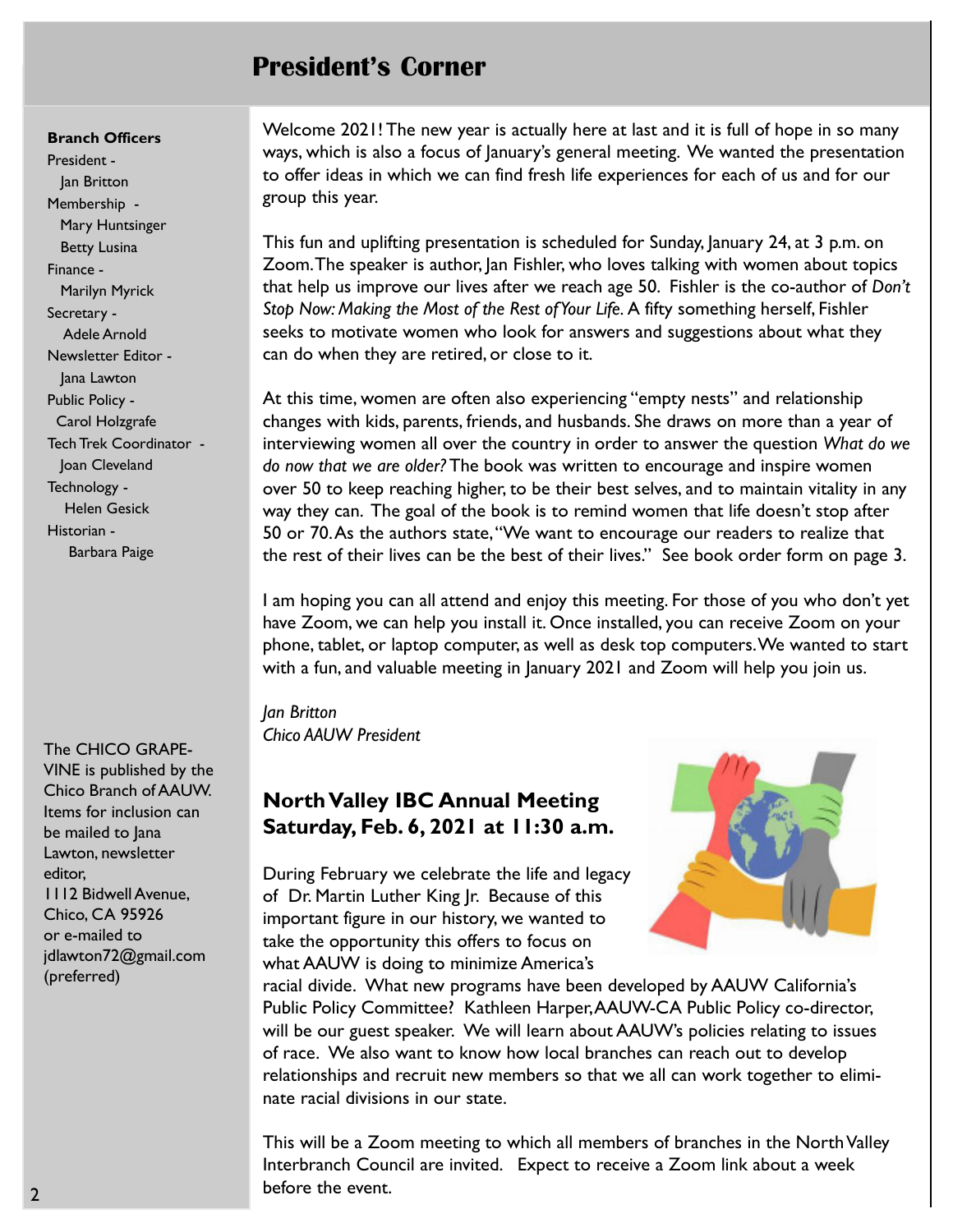# Branch News and Notes



Jan Britton, along with Linda MacMichael, and Kathy Sweet, delivered our gifts to Catalyst in support of two families. All wishes on their lists were fulfilled. Thanks to everyone who made a contribution. More information next month.

## AAUW CALIFORNIA PUBLIC POLICY TEAM ANNOUNCES FIRST VIRTUAL LOBBY DAY!

On March 24, 2021,AAUW California in conjunction with our new advocacy firm, MVM Strategy Group, will be conducting a virtual Lobby Day with our legislators in Sacramento. This is a terrific opportunity for branch members to get involved in the public policy process by helping the state Public Policy (PP) Committee advance our legislative goals for 2021-22. It's also a great way to meet your local legislators and let them know how you, through AAUW, are helping their constituents in your communities.

Interested branch members can register HERE by January 8, 2021.

All participants will be given full training in a Zoom webinar on March 22, 2021, at 7:00 p.m. Click HERE to register for "How to Talk to Your Legislators."

If the "hot links" on this page fail to work when trying to register for any of the above meetings, you can also sign up on the AAUW California website (www.aauw-ca.org).



To help us get ready for the talk on January 23, and to formulate questions for our author, Fishler has reduced the price of her book, Don't Stop Now, to \$10 (which is half off). In order to purchase one before the meeting, and help us know how many to order in advance, please fill in the order form below and send it to Jan Britton by January 9. Although Ms. Fishler is not a local resident, she has graciously agreed to deliver all books you order to Jan.

Send the form below to Jan Britton, PO Box 1498, Chico, CA 95927 with the \$10 check (payable to Jan Britton) included. Jan will arrange for a time and date for all of you to pick up the book.

Name: (first and last) Your Address: Phone Number: I have included a \$10 check payable to Jan Britton. Circle Yes Do you need help installing Zoom? Circle Yes or No